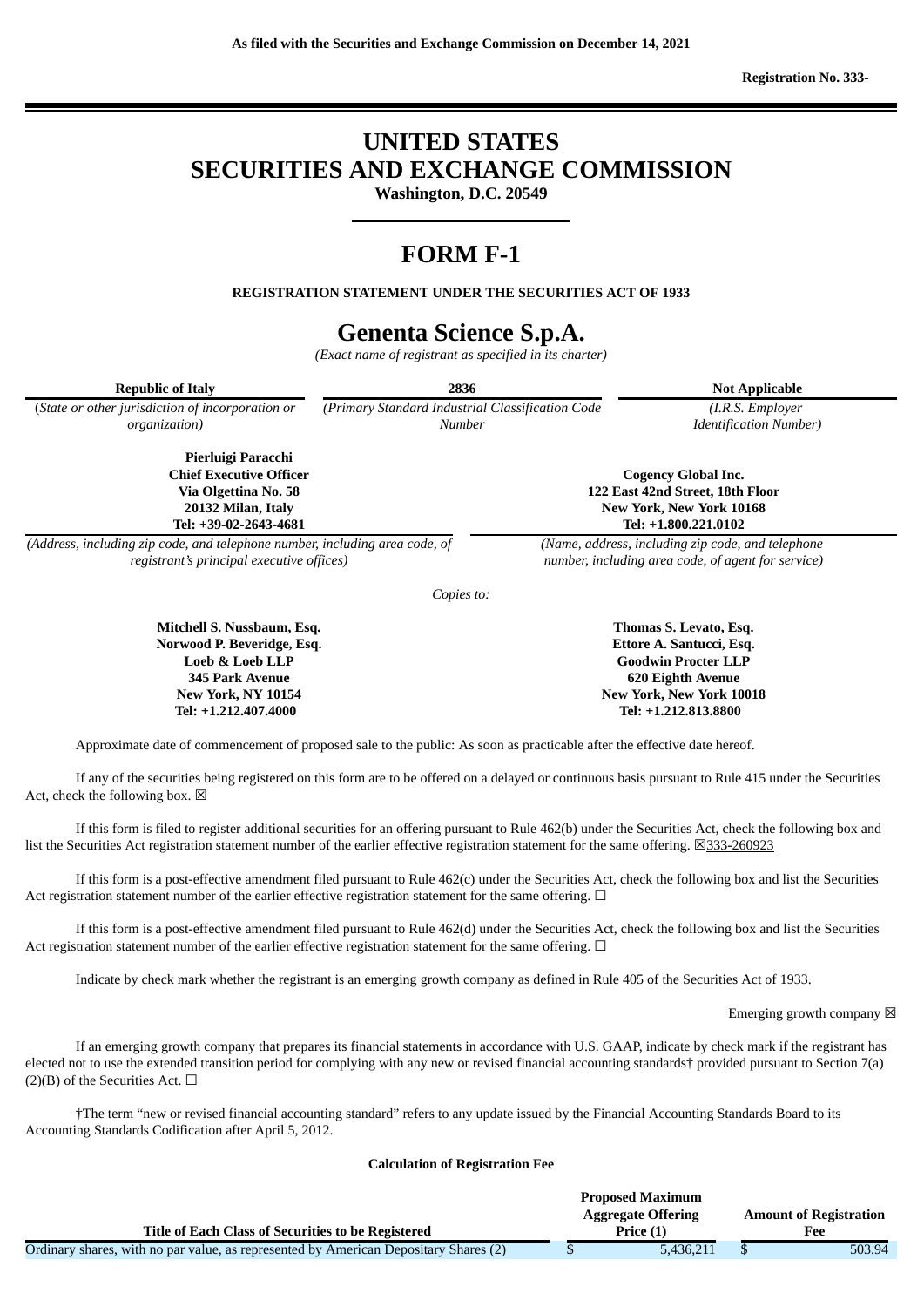(1) The ordinary shares may be represented by American Depositary Shares, or ADSs, each of which represents one ordinary share. A separate Registration Statement on Form F-6 (Registration No. 333-261223) has been filed for the registration of ADSs issuable upon deposit of the ordinary shares.

(2) Includes ordinary shares that the underwriters have the option to purchase to cover overallotments and ordinary shares issuable upon the exercise of warrants to be issued to the underwriters.

(3) Calculated in accordance with Rule 457(o) to account for the increase above the maximum aggregate offering price of \$34,960,000 previously registered pursuant to the Prior Registration Statement..

(4) \$503.94 is paid pursuant to this Registration Statement. In connection with the Prior Registration Statement, the Registrant paid \$3,240.79.

This Registration Statement shall become effective upon filing with the Securities and Exchange Commission in accordance with Rule 462(b) of **the Securities Act of 1933.**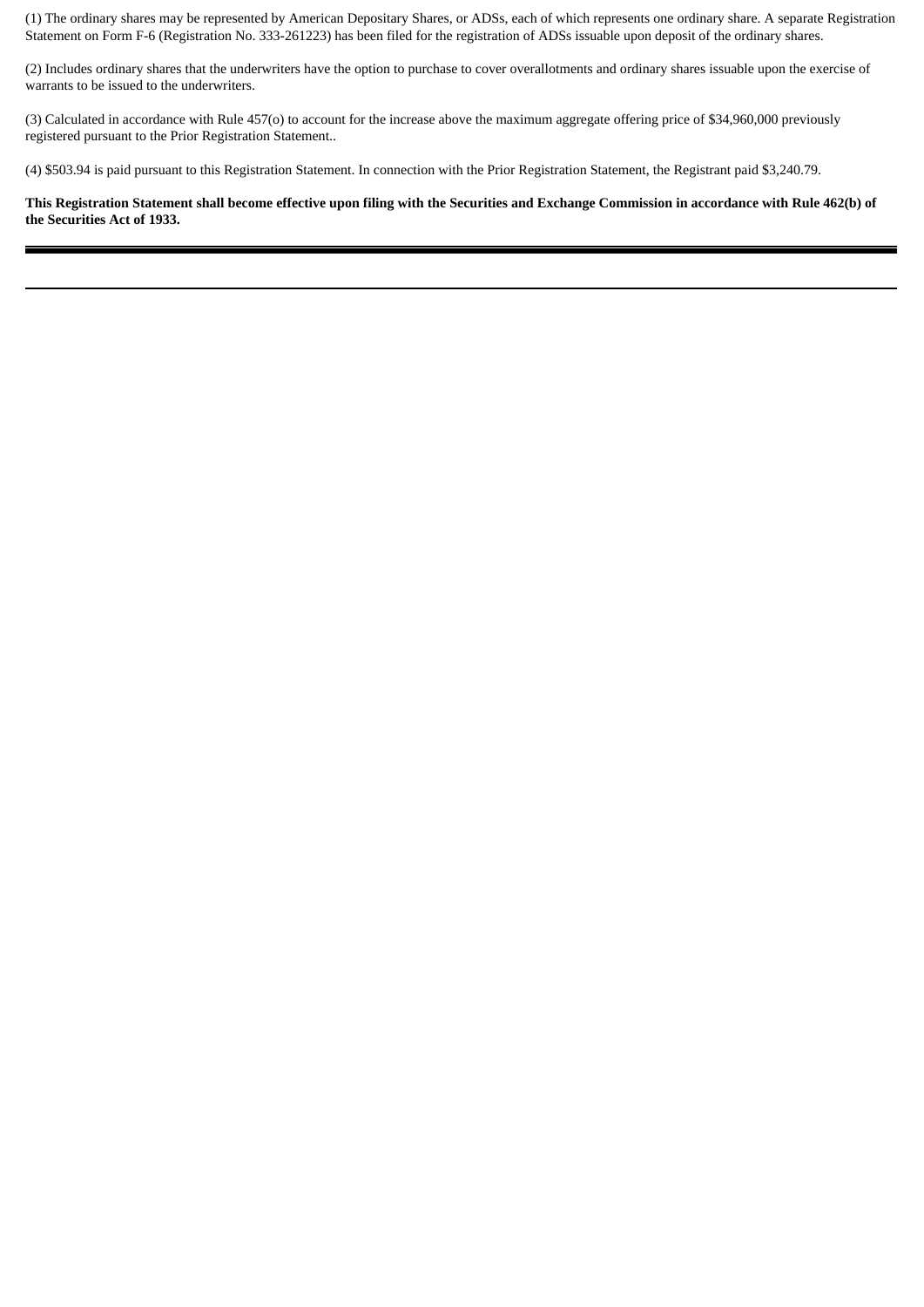#### **EXPLANATORY NOTE AND INCORPORATION OF CERTAIN INFORMATION BY REFERENCE**

This Registration Statement is being filed with the Securities and Exchange Commission (the "Commission") pursuant to Rule 462(b) under the Securities Act of 1933, as amended.

This Registration Statement relates to the registration statement on Form F-1 (File Number 333-260923) (the "Prior Registration Statement") declared effective on December 14, 2021 by the Commission, and is being filed for the purpose of registering additional securities in an amount that does not exceed 20% of the Maximum Aggregate Offering Amount contained in the Prior Registration Statement. The Registrant hereby incorporates by reference into this Registration Statement on Form F-1 in its entirety the Prior Registration Statement, including each of the documents filed by the Registrant with the Commission and incorporated or deemed to be incorporated by reference therein and all exhibits thereto. The required opinions and consents are listed on the Exhibit Index attached to and filed with this Registration Statement.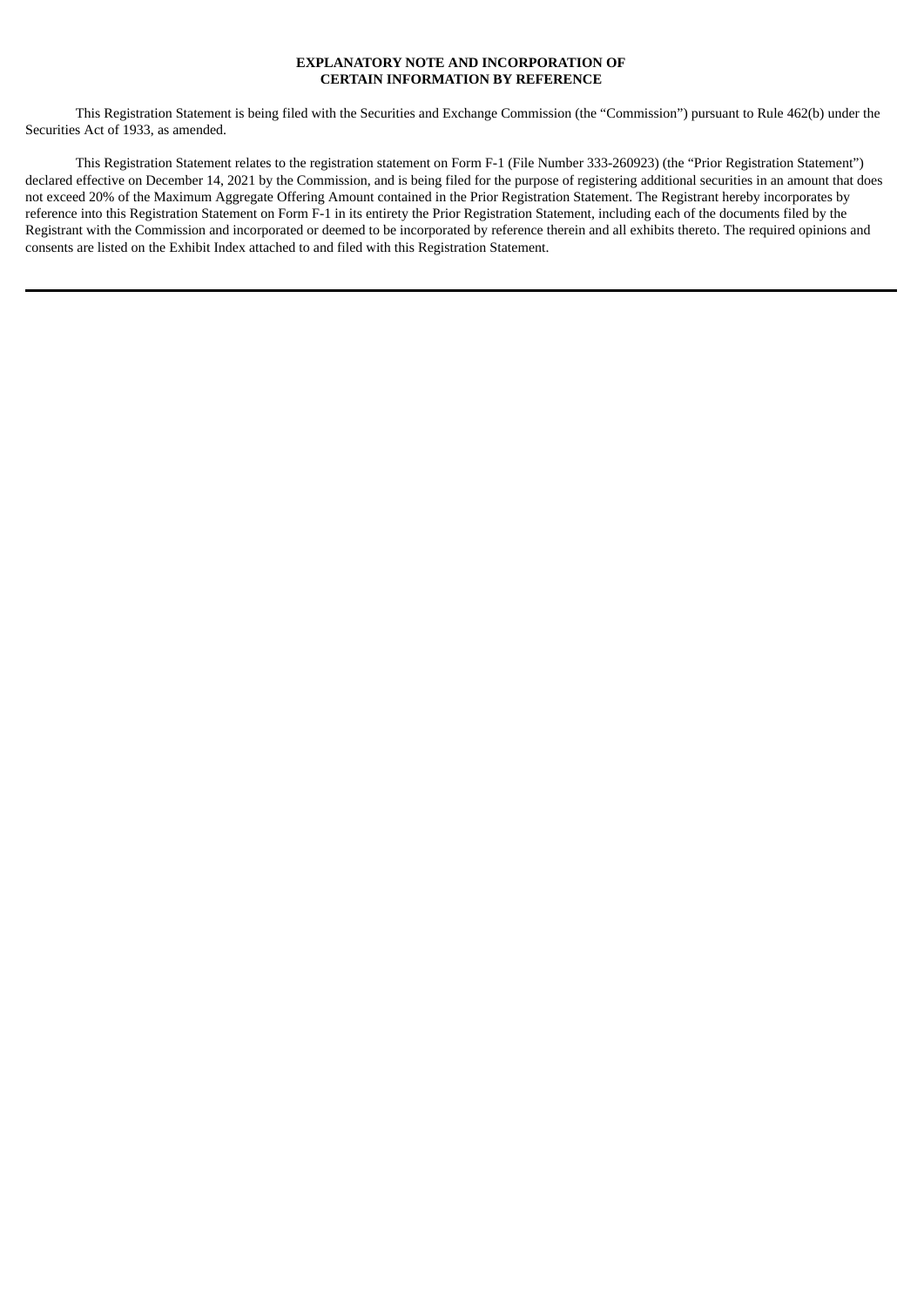# **PART II**

## **INFORMATION NOT REQUIRED IN PROSPECTUS**

#### **ITEM 8. Exhibits and Financial Statement Schedules.**

All exhibits filed or incorporated by reference in the registrant's Registration Statement on Form F-1, as amended (File No. 333-260923), are incorporated by reference into, and shall be deemed to be part of, this Registration Statement, except for the following, which are filed herewith:

# **Exhibit**

#### **Number Description of the Document**

- 5.1 Opinion of Giovanelli and [Associates,](#page-6-0) Italian counsel to Genenta regarding the validity of the ordinary shares being registered
- 23.1 Consent of [Independent](#page-11-0) Registered Public Accounting Firm
- 23.3 Consent of Giovanelli and [Associates](#page-6-0) (included in Exhibit 5.1)
- 24.1 Power of Attorney (included on the signature page of the prior Registration Statement (File No. [333-260923\),](https://www.sec.gov/Archives/edgar/data/1838716/000149315221027683/formf-1.htm#poa_1) as filed with the Securities and Exchange Commission on November 9, 2021)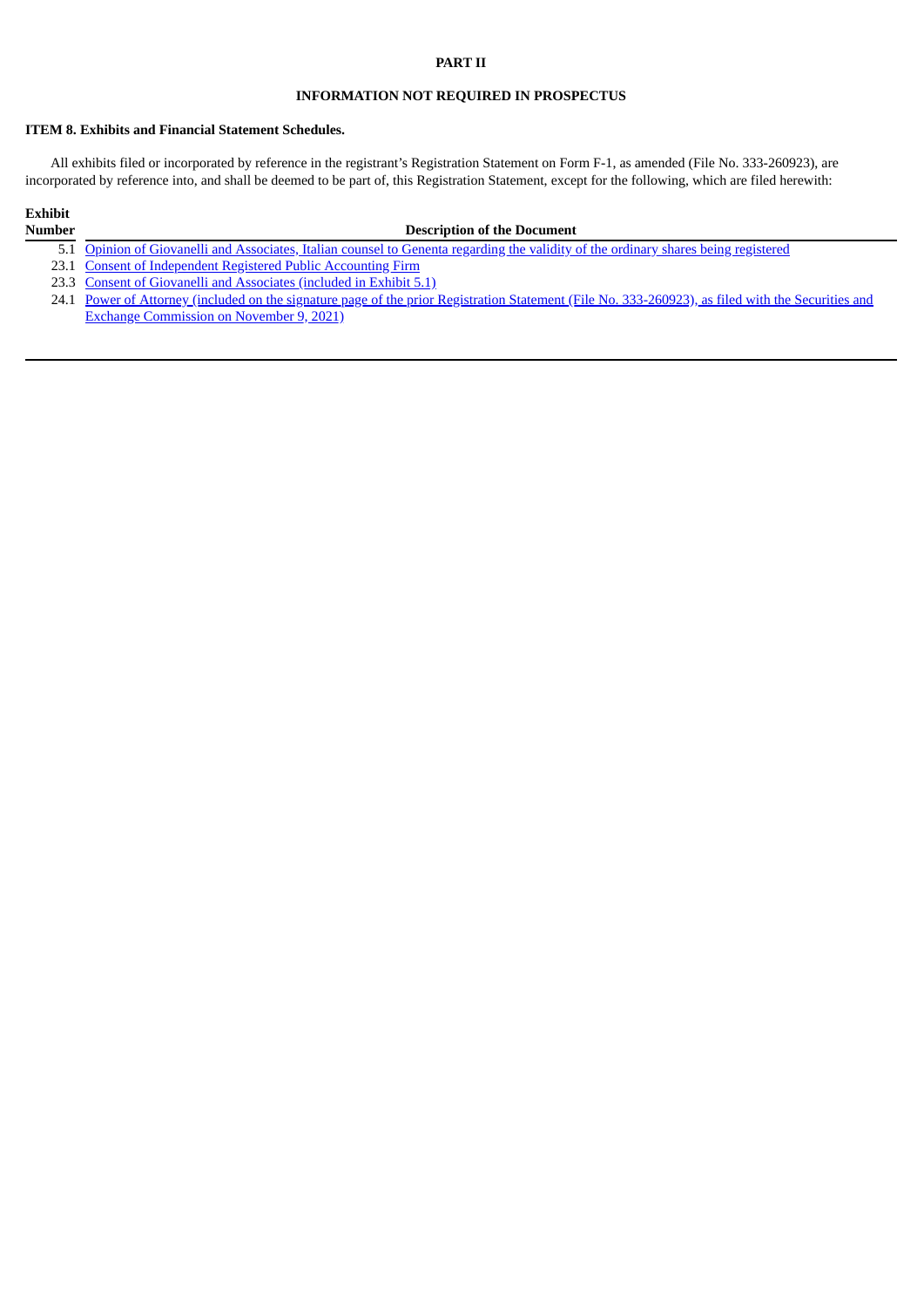# **SIGNATURES**

Pursuant to the requirements of the Securities Act of 1933, the registrant certifies that it has reasonable grounds to believe that it meets all of the requirements for filing on Form F-1 and has duly caused this registration statement on Form F-1 to be signed on its behalf by the undersigned, thereunto duly authorized, in Milan, Italy on December 14, 2021.

# *Genenta Science S.p.A.*

By: */s/ Pierluigi Paracchi*

Name: Pierluigi Paracchi

Title: Chief Executive Officer

Pursuant to the requirements of the Securities Act of 1933, this registration statement on Form F-1 has been signed by the following persons in the capacities and on the dates indicated.

| <b>Signature</b>           | <b>Title</b>                                 | <b>Date</b>       |  |
|----------------------------|----------------------------------------------|-------------------|--|
| /s/ Pierluigi Paracchi     | Chief Executive Officer and Vice Chairman    | December 14, 2021 |  |
| Pierluigi Paracchi         | (Principal Executive Officer)                |                   |  |
| /s/ Richard B. Slansky     | <b>Chief Financial Officer</b>               | December 14, 2021 |  |
| Richard B. Slansky         | (Principal Financial and Accounting Officer) |                   |  |
| $\ast$                     | Director                                     | December 14, 2021 |  |
| Roger Abravanel            |                                              |                   |  |
| $\ast$                     | Director                                     | December 14, 2021 |  |
| Daniela Bellomo            |                                              |                   |  |
| $\ast$                     | Director                                     | December 14, 2021 |  |
| Guido Guidi                |                                              |                   |  |
| $\ast$                     | Director                                     | December 14, 2021 |  |
| Luca Guidotti              |                                              |                   |  |
| $\ast$                     | Chairman of the Board and Director           | December 14, 2021 |  |
| Stephen Squinto            |                                              |                   |  |
| $\ast$                     | Director                                     | December 14, 2021 |  |
| Anthony Marucci            |                                              |                   |  |
| *By /s/ Pierluigi Paracchi |                                              |                   |  |
| Attorney-in-Fact           |                                              |                   |  |
|                            |                                              |                   |  |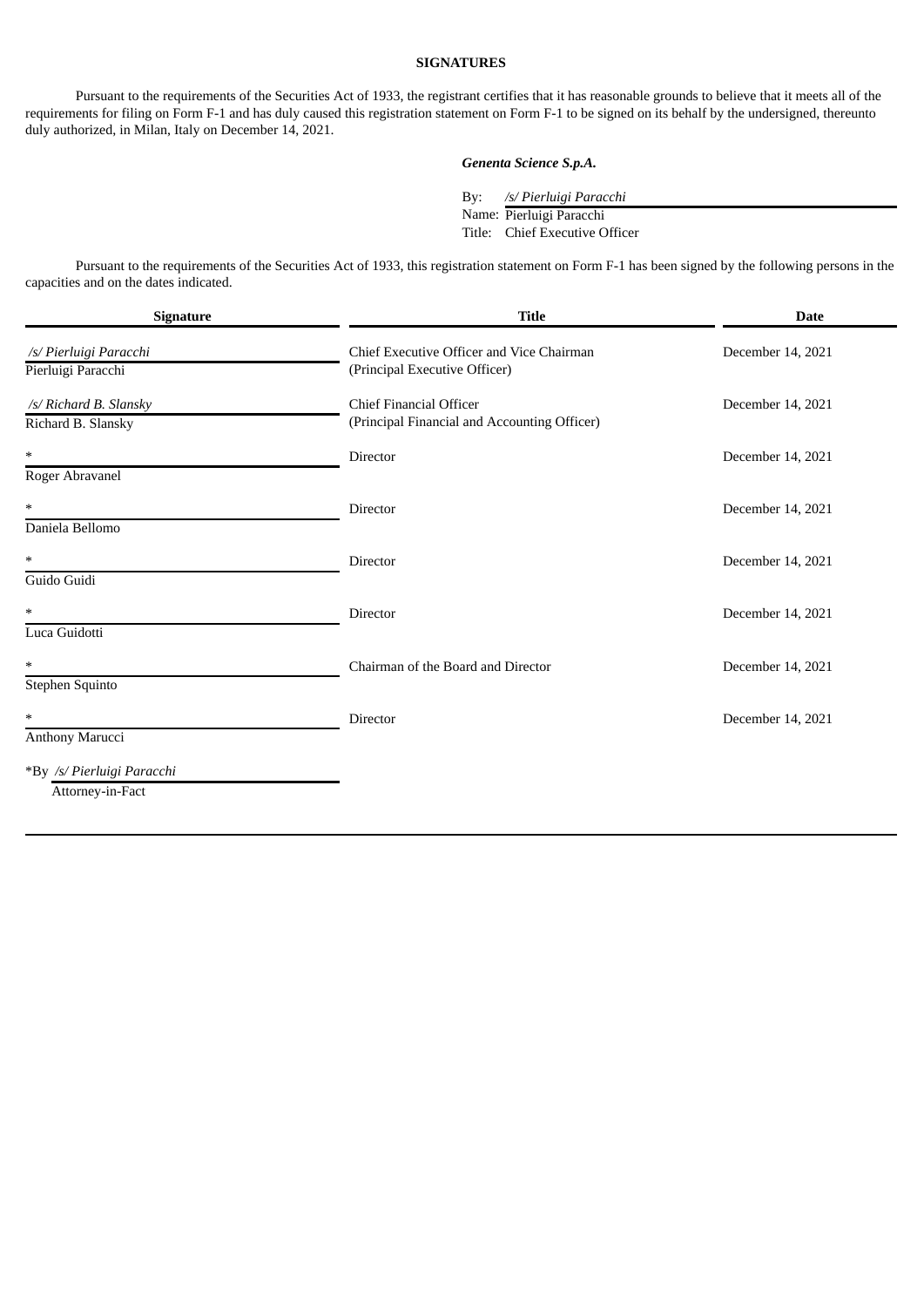# **SIGNATURE OF AUTHORIZED REPRESENTATIVE IN THE UNITED STATES**

Pursuant to the Securities Act of 1933, as amended, the undersigned, Cogency Global Inc., the duly authorized representative in the United States of Genenta Science S.p.A., has signed this registration statement on December 14, 2021.

By: */s/ Colleen A. De Vries*

Name: Colleen A. De Vries

Title: Senior Vice-President on behalf of Cogency Global Inc.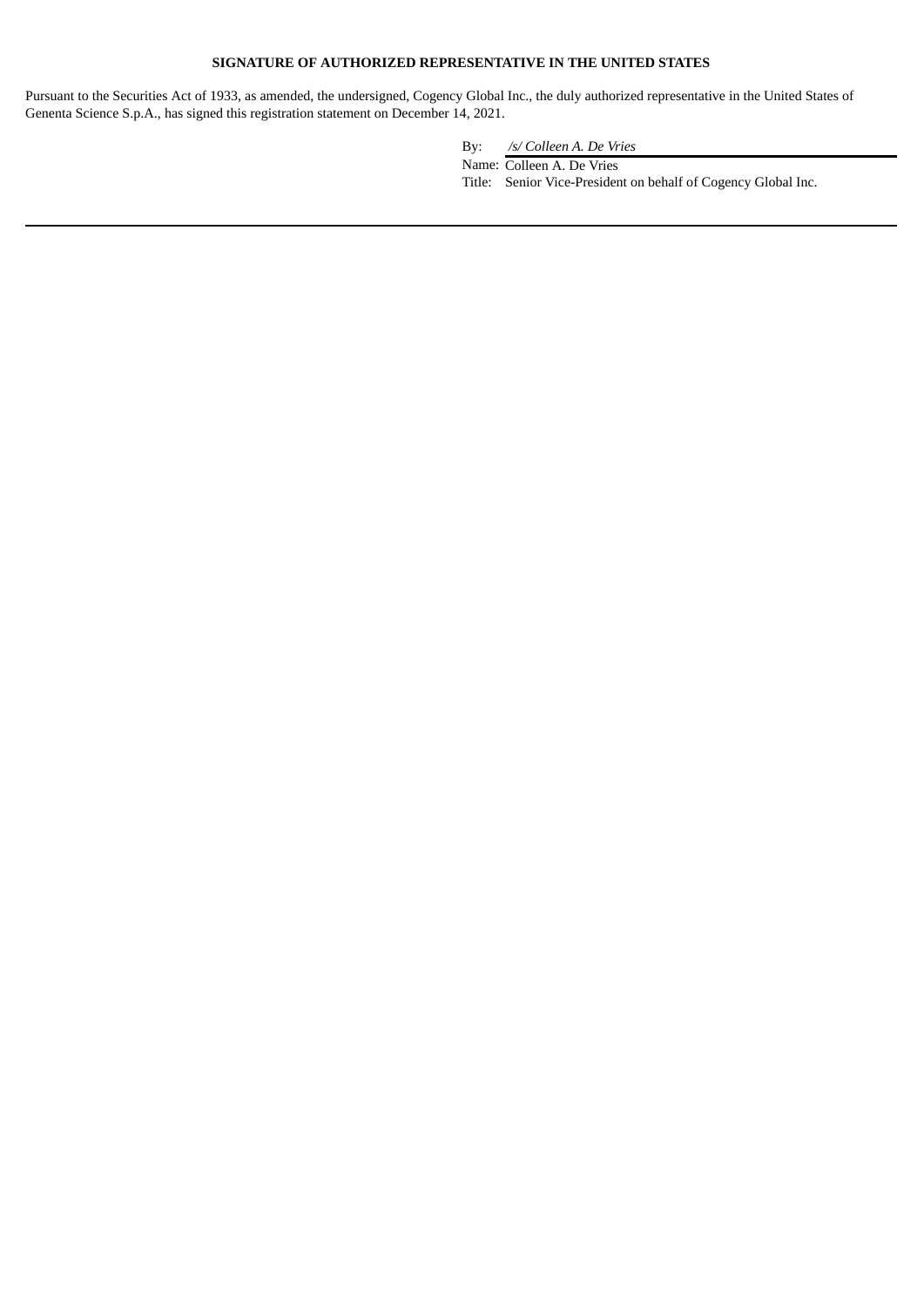# **GIOVANNELLI E ASSOCIATI**

**STUDIO LEGALE** 

<span id="page-6-0"></span>14 December 2021

Genenta Science S.p.A. Via Olgettina, 58 20132 - Milan

Ladies and Gentlemen:

#### **Genenta Science S.p.A. – Registration Statement on Form F-1 – Exhibit 5.1**

We have acted as Italian legal advisers to Genenta Science S.p.A. (Registration No: 08738490963) a joint stock company incorporated in Italy (as resulting following its conversion from the Italian limited liability company Genenta Science S.r.l., the "**Company**"), in connection with the proposed offering of American Depositary Shares ("**Offered ADS**") each representing one ordinary share with no par value in the capital of the Company (the "**Ordinary Shares**") and Ordinary Shares reserved for subscription by the Company's existing shareholders (the "**Reserved Offering**") in an offering falling within the cases of inapplicability of the provisions on public offerings of securities provided for in Article 100 of Legislative Decree no. 58 of 24 February 1998, as amended (the "**Consolidated Law on Finance**"), Article 34-ter of the issuers' regulations adopted with CONSOB resolution no. 11971 of 14 May 1999 (the "**Issuers' Regulation**") and Article 1, paragraph 4, of Regulation (EU) 2017/1129 (the "**Prospectus Regulation**"). The offering of Offered ADS and the Reserved Offering collectively are referred to herein as the "**Offering**". All Ordinary Shares allotted and issued in connection with the Offering, whether directly to existing shareholders of the Company in the Reserved Offering or to the Bank of New York Mellon as depositary and to be represented by Offered ADSs, are referred to herein as the "**Shares**".

#### **1. INTRODUCTION**

# 1.1 **Purpose**

In connection with the preparation and filing of an additional registration statement on Form F-1 (such registration statement, as amended through the date hereof, the "**Registration Statement**"), to which this letter is attached as an exhibit, with the U.S. Securities and Exchange Commission (the "**SEC**") pursuant to Rule 462(b) promulgated under the U.S. Securities Act of 1933, as amended (the "**Securities Act**"), we have been asked to provide opinions on certain matters, as set out below. We have taken instruction in this regard solely from the Company.

#### 1.2 **Defined terms and headings**

In this letter:

- (a) capitalised terms used without definition in this letter or the schedules hereto have the meanings assigned to them in the Registration Statement unless a contrary indication appears;
- (b) headings are for ease of reference only and shall not affect interpretation.

#### 1.3 **Legal review**

For the purpose of issuing this letter, we have examined such questions of law as we have considered appropriate to give the opinions set forth in this letter. We have reviewed such documents and conducted such enquiries and searches as we have considered appropriate to give the opinions set forth in this letter, including the following documents and the following enquiries and searches:

> VIA DEI BOSSI, 4 – 20121 MILANO TEL.: +39 02 9769 7800 – FAX: +39 02 8718 1445 CODICE FISCALE <sup>E</sup> P.IVA (VAT NO.): 08347040969

> > www.galaw.it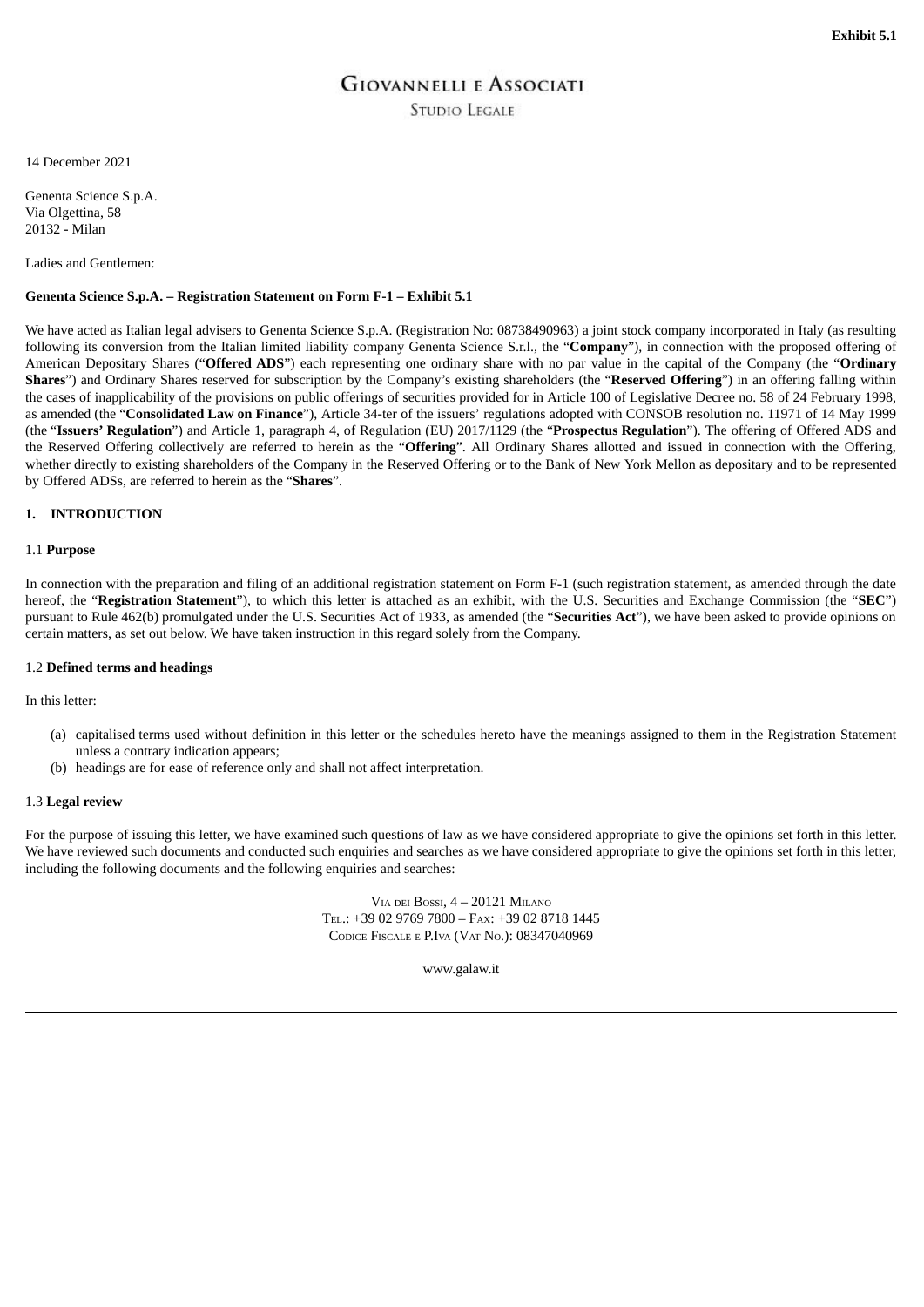- a) a copy of the resolutions passed by the shareholders of the Company on 20 May 2021 pursuant to which it was resolved, *inter alia*, to convert Genenta S.r.l. into the Italian joint stock company Genenta S.p.A. and to adopt its current bylaws (respectively, the "**Conversion Resolutions**" and the "**Current Bylaws**");
- b) a copy of the resolutions passed by the shareholders of the Company on 20 May 2021 in connection with the Offering (the "**Offering Resolutions**");
- c) a copy of the resolutions passed by the shareholders the Company on 20 May 2021 pursuant to which it was resolved, inter alia, to delegate authority to the board of directors of the Company to allot the Shares (the "**Allotment Resolutions**");
- d) a copy of the resolutions passed by the holders of the preference shares of the Company held on 20 May 2021 approving, amongst other things, the foregoing resolutions (the "**Class Consents Resolution**");
- e) a copy of the resolutions passed by the shareholders of the Company on 20 May 2021 and, consequently, by the Company's board of directors on 20 May 2021 pursuant to which it was resolved, inter alia, to grant powers to enter into an underwriting agreement and a deposit agreement in connection with the Offering (the "**Transfer Resolution**" and, together with the Conversion Resolutions, the Offering Resolutions, the Allotment Resolutions and the Class Consent Resolution, the "**Corporate Approvals**");
- f) a copy of the certificate of incorporation of the Company dated 24 July 2014 (notarial deed no. 56 *rep*. and no. 9 *racc*.);
- g) a copy of the Current Bylaws of the Company approved by means of the Conversion Resolutions;
- h) a copy of the Registration Statement, as amended; and
- i) an extract on the Company issued by the Companies' Register of Milan on 14 December 2021 (the "**Search**").

#### 1.4 **Applicable law**

This letter, the opinions given in it, and any non-contractual obligations arising out of or in connection with this letter and/or the opinions given in it, are governed by, and to be construed in accordance with, Italian law and relate only to Italian law as applied by the Italian courts, including the laws of the European Union to the extent having the force of law in Italy, as at today's date. In particular:

- (a) we have not investigated the laws of any country other than Italy and we express no opinion in this letter on the laws of any jurisdiction other than Italy and we assume that no foreign law affects any of the opinions given below. It is assumed that no foreign law which may apply to the matters contemplated by the Registration Statement, the Offering, the Company, any document or any other matter contemplated by any document would or might affect this letter and/or the opinions given in it; and
- (b) we do not undertake or accept any obligation to update this letter and/or the opinions given in it to reflect subsequent changes in Italian law or factual matters.

#### 1.5 **Assumptions and reservations**

The opinions given in this letter are given on the basis of each of the assumptions set out in Schedule 1 (*Assumptions*) and are subject to each of the reservations set out in Schedule 2 (*Reservations*) to this letter. The opinions given in this letter are strictly limited to the matters stated in Paragraph 2 (*Opinion*) below and do not extend, and should not be read as extending, by implication or otherwise, to any other matters.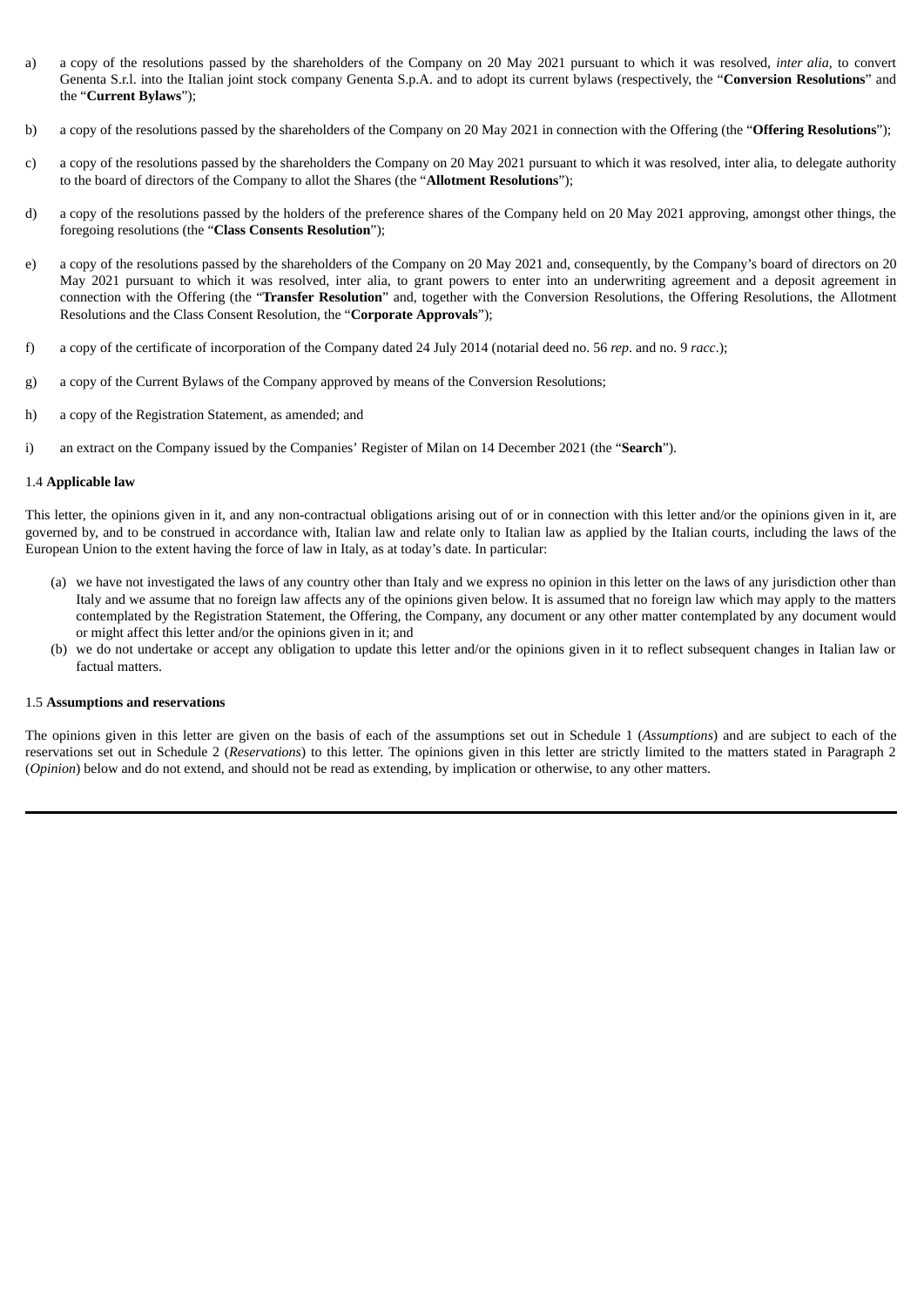# **2. OPINION**

Subject to paragraph 1 (*Introduction*) and the other matters set out in this letter and its schedules, and subject further to the following:

- (a) the Registration Statement becoming effective under the Securities Act;
- (b) the number of Shares to be allotted and issued in connection with the Offering not being greater than 4,000,000.00 and such Shares being allotted and issued by 31 December 2021;
- (c) that the Corporate Approvals were or will be (as appropriate) each passed at duly convened meeting; and that in relation to each meeting of the board of directors of the Company, each provision contained in the Royal Decree No. 262 of 16 March 1942, as amended (the "**Italian Civil Code**" or "**ICC**") or the Current Bylaws relating to the declaration of the directors' interests or the power of the interested directors to vote and to count in the quorum was or will be duly observed;
- (d) the receipt in full of payment for the Shares in an amount of cash consideration ("*denaro*", as defined in Article 2342 of the ICC) of not less than the aggregate nominal value for such Shares; and
- (e) valid entries having been made in relation to the allotment and issue of the Shares in the electronic books and registers of the relevant intermediaries,

it is our opinion that, as at today's date, the Shares, if and when allotted and issued, registered in the name of the recipient in the electronic books and registers of the relevant intermediaries and delivered as described in the Registration Statement, will be duly and validly authorised and issued, fully paid or credited as fully paid (subject to the receipt of valid consideration by the Company for the issue thereof in connection with the Offering) and will not be subject to any call for payment of further capital in connection therewith.

#### **3. EXTENT OF OPINIONS**

We express no opinion as to any agreement, instrument or other document other than as specified in this letter or as to any liability to tax or duty which may arise or be suffered as a result of or in connection with the Offering or the transactions contemplated thereby.

This letter only applies to those facts and circumstances which exist as at today's date and we assume no obligation or responsibility to update or supplement this letter to reflect any facts or circumstances which may subsequently come to our attention, any changes in laws which may occur after today, or to inform the addressee of any change in circumstances happening after the date of this letter which would alter our opinion.

#### **4. DISCLOSURE AND RELIANCE**

This letter is addressed to you in connection with the Registration Statement. We consent to the filing of this letter as an exhibit to the Registration Statement. In giving such consent, we do not thereby admit that we are in the category of persons whose consent is required under Section 7 of the Securities Act or the rules and regulations thereunder.

Other than for the purpose set out in the prior paragraph, this letter may not be relied upon, or assigned, for any purpose, without our prior written consent, which may be granted or withheld in our discretion.

Yours faithfully

*/s/ Giovannelli e Associati*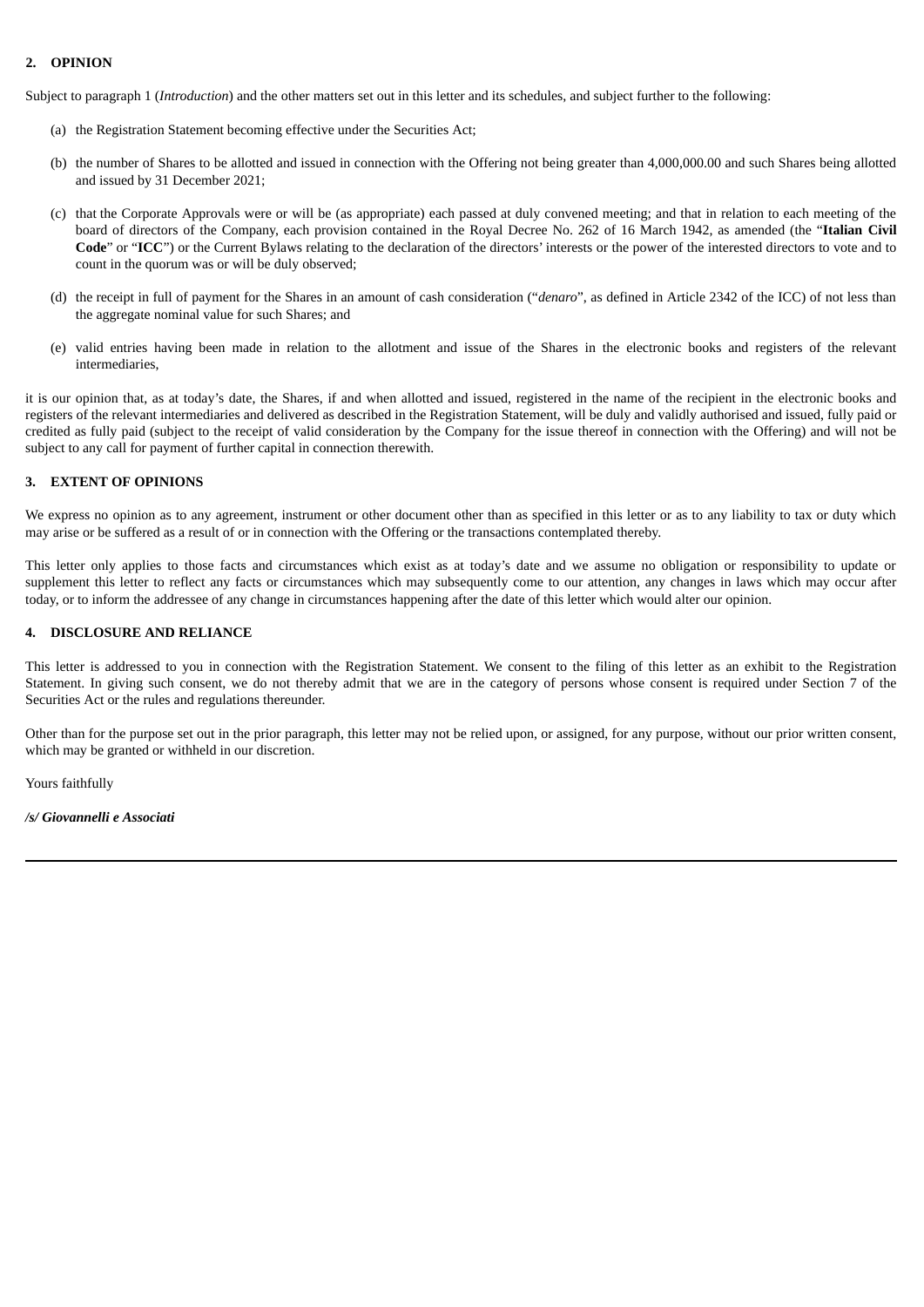#### **SCHEDULE 1**

#### **ASSUMPTIONS**

The opinions in this letter have been given on the basis of the following assumptions:

- (a) the genuineness of all signatures, stamps and seals on all documents, the authenticity and completeness of all documents submitted to us as originals, and the conformity to original documents of all documents submitted to us as copies;
- (b) that, where a document has been examined by us in draft or specimen form, it will be or has been duly executed in the form of that draft or specimen, and that each of the signed documents examined by us has been duly executed and, where applicable, delivered on behalf of the Company;
- (c) that the Current Bylaws referred to in paragraph 1.3(a) of this letter remain in full force and effect, and no alteration has been made or will be made to such bylaws, in each case prior to the date of allotment and issue of the Shares (the "**Allotment Date**");
- (d) on the Allotment Date the Company will comply with all applicable laws to allot and issue the Shares and the Company will receive such amounts as are necessary to fully pay the nominal value of the Shares and any applicable share premium;
- (e) that all documents, forms and notices which should have been delivered to the Companies' Register in respect of the Company have been so delivered, that information revealed by the Search was complete and accurate in all respects and has not, since the time of the Search, been altered and that the results of the Search will remain complete and accurate as at the Allotment Date;
- (f) that the minutes of the meetings of the shareholders of the Company and the resolutions of the board of directors of the Company provided to us in connection with the giving of the opinions in this letter reflect a true record of the proceedings described in them in duly convened, constituted and quorate meetings in which all constitutional, statutory and other formalities were duly observed, and the resolutions set out in the minutes were validly passed and have not been and will not be revoked or varied and remain in full force and effect and will remain so as at the Allotment Date;
- (g) that the resolutions set out in the Corporate Approvals were validly passed and have not been and will not be revoked, challenged or varied and remain in full force and effect and will remain so as at the Allotment Date;
- (h) that in relation to the allotment and issue of the Shares, the directors of the Company have acted and will act in the manner required by Article 2380-*bis* of the ICC (Duty to attain the corporate purpose of the Company), and there has not been and will not be any bad faith, breach of trust, fraud, coercion, duress or undue influence on the part of any of the directors of the Company;
- (i) following the date of this letter and prior to the issue of the Ordinary Shares, the Company will validly enter into an underwriting agreement on substantially the terms and conditions described in Exhibit 1.1 of the Registration Statement; and
- (j) that no Shares or rights to subscribe for Shares have been or shall be offered to the public in Italy in breach of Consolidated Law on Finance or of any other Italian laws or regulations concerning offers of securities to the public, and no communication has been or shall be made in relation to the Shares in breach of Italian Security Act or any other Italian laws or regulations relating to offers or invitations to subscribe for, or to acquire rights to subscribe for or otherwise acquire, shares or other securities.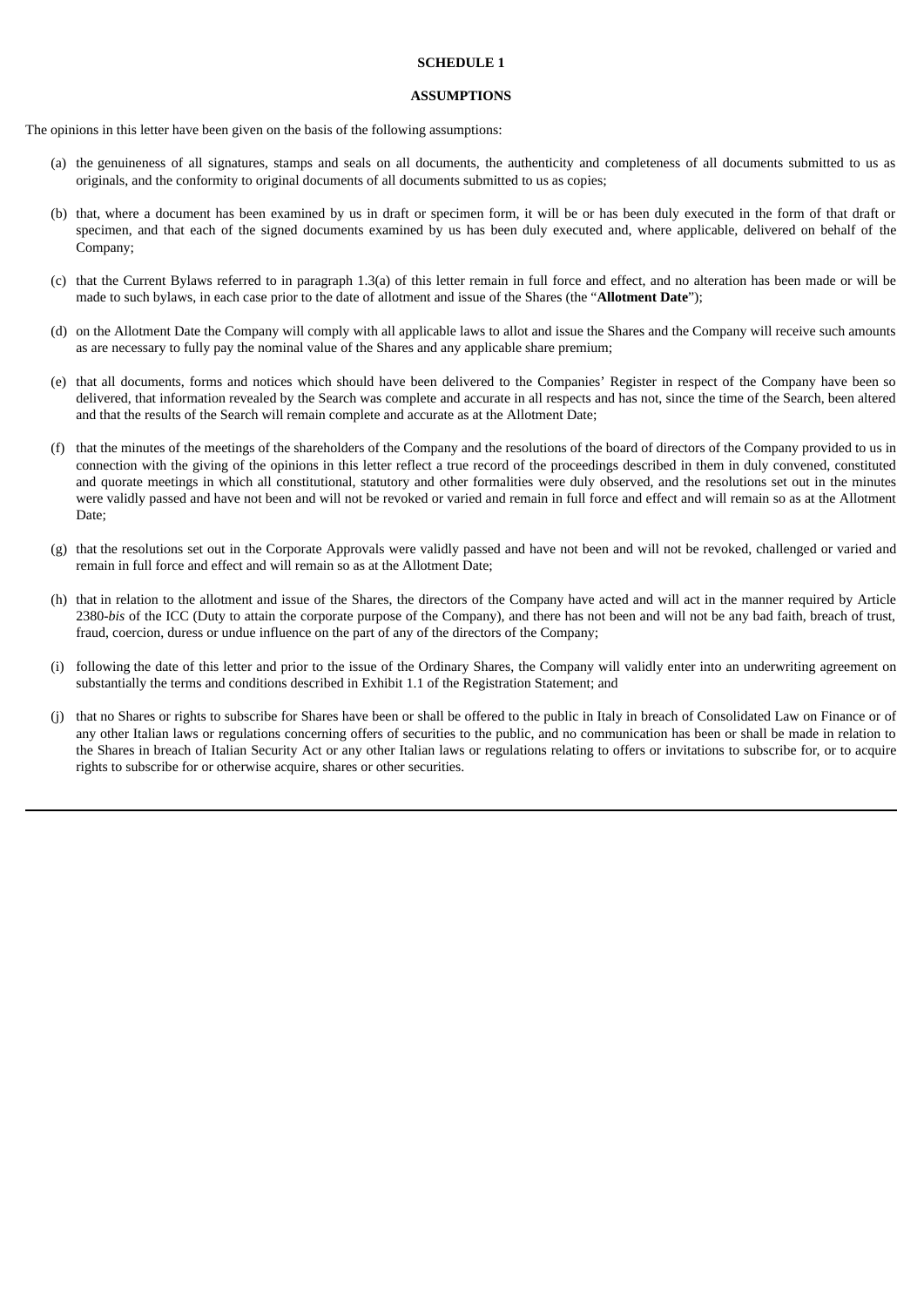## **SCHEDULE 2**

#### **RESERVATIONS**

The opinions in this letter are subject to the following reservations:

- (a) the Search is not capable of revealing conclusively whether or not a winding-up or administration petition or order has been presented or made, a receiver appointed, a company voluntary arrangement proposed or approved or any other insolvency proceeding commenced, and the available records may not be complete or up-to-date. In particular, the Companies' Register of Milan may not contain details of administration applications filed, or appointments recorded in, or orders made by, district registries and courts outside Milan. Searches at the Companies' Register of Milan may not be capable of revealing whether or not a winding up petition or a petition for the making of an administration order has been presented and, further, notice of a winding up order or resolution, notice of an administration order and notice of the appointment of a receiver may not be filed at the Companies' Register immediately and there may be a delay in the relevant notice appearing on the file of the company concerned. Further, not all security interests are registrable, if such security interests have not in fact been registered;
- (b) the opinions set out in this letter are subject to any limitations arising from the Royal Decree No. 267 of 16 March 1942 ("*Legge Fallimentare*"), the Legislative Decree No. 14 of 12 January 2019 ("*Codice della crisi d'impresa e dell'insolvenza*"), the Law No. 3 of 27 January 2012 ("*Composizione delle crisi da sovraindebitamento*") or any other applicable law relating to insolvency, bankruptcy, administration, reorganisation, liquidation, moratoria, schemes or analogous circumstances;
- (c) we express no opinion as to matters of fact;
- (d) we have made no enquiries of any individual connected with the Company;
- (e) a certificate, documentation, notification, opinion or the like might be held by the Italian courts not to be conclusive if it can be shown to have an unreasonable or arbitrary basis or in the event of a manifest error;
- (f) it should be understood that we have not been responsible for investigating or verifying (i) the accuracy of the facts, including statements of foreign law, or the reasonableness of any statements of opinion, contained in the Registration Statement; or (ii) that no material facts have been omitted from it; and
- (g) In this legal opinion, Italian legal concepts are expressed in English terms and not in their original Italian language. The concepts concerned may not be identical to the concepts described by the same English terms as they exist under the laws of other jurisdictions. This legal opinion may, therefore, only be relied upon under the express condition that any issues of interpretation or liability arising hereunder will be governed by Italian law and that any dispute arising out of or in connection with this legal opinion shall be subject to the exclusive jurisdiction of the Court of Milan.